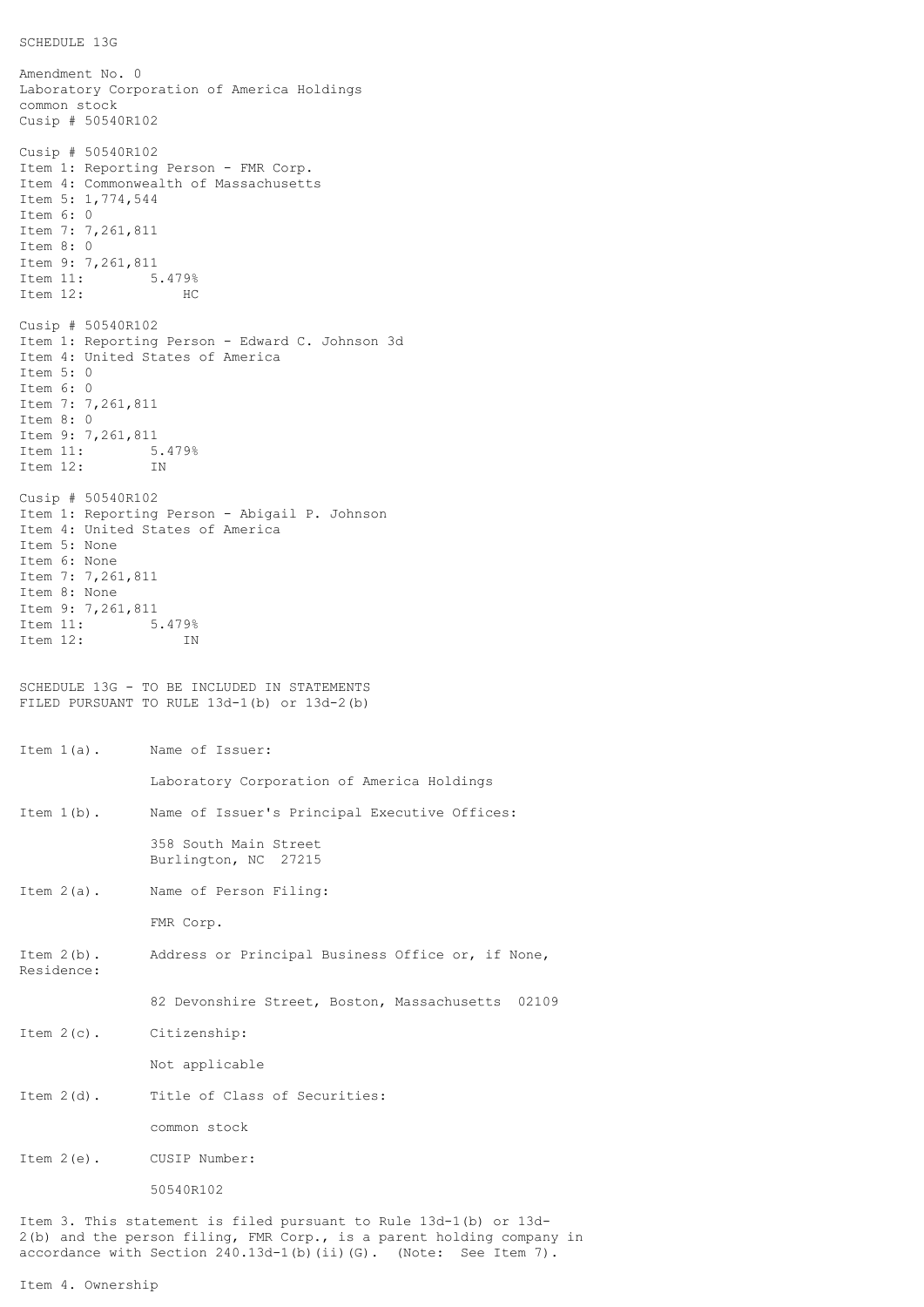(a) Amount Beneficially Owned: 7,261,811

(b) Percent of Class: 5.479%

(c) Number of shares as to which such person has:

(i) sole power to vote or to direct the vote: 1,774,544

(ii) shared power to vote or to direct the vote: 0

(iii) sole power to dispose or to direct the disposition of: 7,261,811

(iv) shared power to dispose or to direct the disposition of:  $\cap$ 

Item 5. Ownership of Five Percent or Less of a CommonStock.

Not applicable.

Item 6. Ownership of More than Five Percent on Behalf of Another Person.

Various persons have the right to receive or the power to direct the receipt of dividends from, or the proceeds from the sale of, the common stock of Laboratory Corporation of America Holdings. No one person's interest in the common stock of Laboratory Corporation of America Holdings is more than five percent of the total outstanding common stock.

Item 7. Identification and Classification of the Subsidiary Which Acquired the Security Being Reported on By the Parent Holding Company.

See attached Exhibit(s) A, B.

Item 8. Identification and Classification of Members of the Group.

Not Applicable. See attached Exhibit A.

Item 9. Notice of Dissolution of Group.

Not applicable.

Item 10. Certification.

By signing below I certify that, to the best of my knowledge and belief, the securities referred to above were acquired in the ordinary course of business and were not acquired for the purpose of and do not have the effect of changing or influencing the control of the issuer of such securities and were not acquired in connection with or as a participant in any transaction having such purpose or effect.

## Signature

After reasonable inquiry and to the best of my knowledge and belief, I certify that the information set forth in this Schedule 13G in connection with FMR Corp.'s beneficial ownership of the common stock of Laboratory Corporation of America Holdings at December 31, 1998 is true, complete and correct.

February 01, 1999

Date

/s/Eric D. Roiter Signature

> Eric D. Roiter Duly authorized under Power of Attorney dated December 30, 1997, by and on behalf of FMR Corp. and its direct and indirect subsidiaries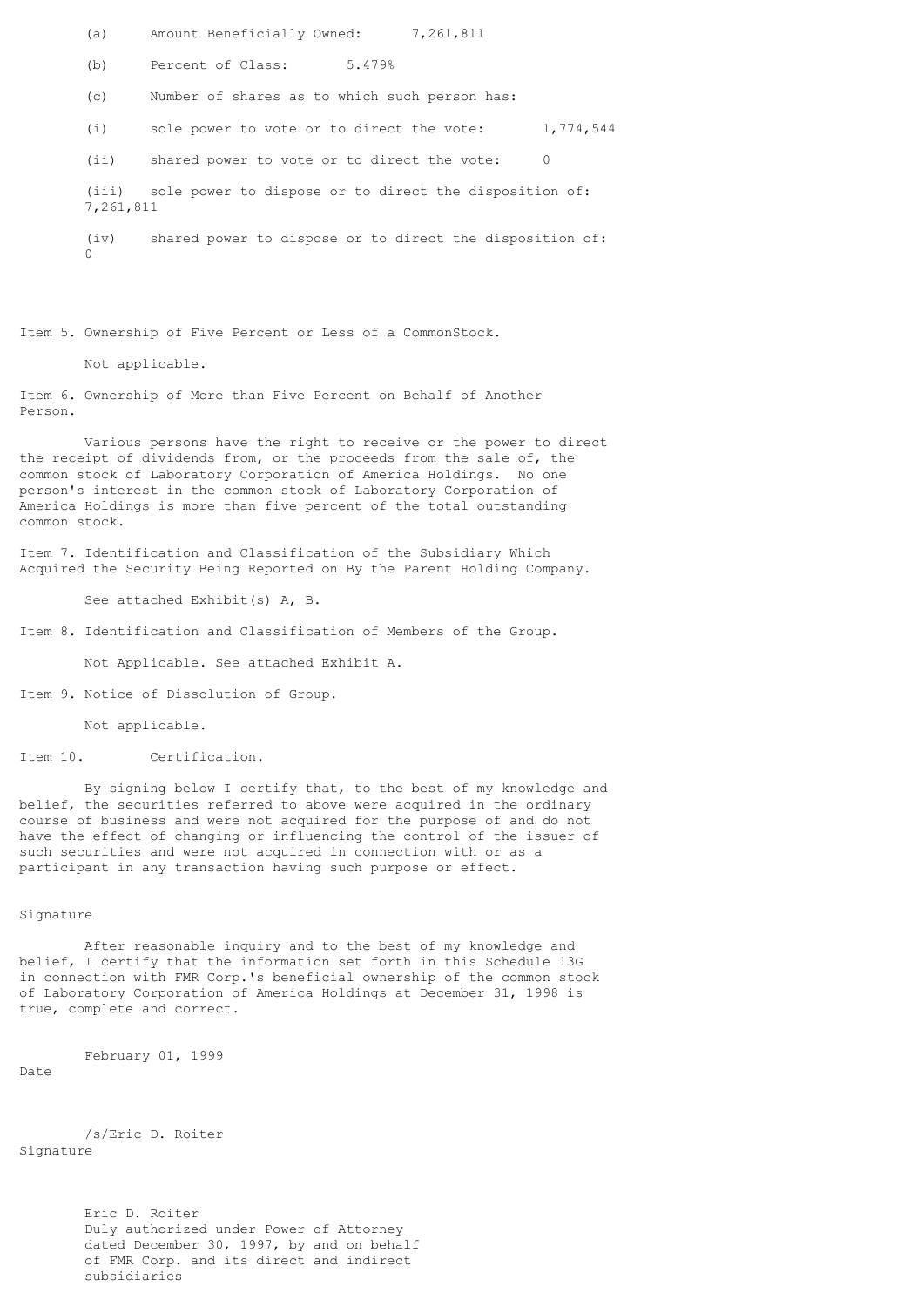## SCHEDULE 13G - TO BE INCLUDED IN STATEMENTS FILED PURSUANT TO RULE 13d-1(b) or 13d-2(b)

Pursuant to the instructions in Item 7 of Schedule 13G, Fidelity Management & Research Company ("Fidelity"), 82 Devonshire Street, Boston, Massachusetts 02109, a wholly-owned subsidiary of FMR Corp. and an investment adviser registered under Section 203 of the Investment Advisers Act of 1940, is the beneficial owner of 4,983,631 shares or 3.760% of the common stock outstanding of Laboratory Corporation of America Holdings ("the Company") as a result of acting as investment adviser to various investment companies registered under Section 8 of the Investment Company Act of 1940. The number of shares of common stock of Laboratory Corporation of America Holdings owned by the investment companies at December 31, 1998 included 4,983,631 shares of common stock resulting from the assumed conversion of 274,100 shares of the \$4.25 Convertible Preferred Stock EXCH A (18.181 shares of common stock for each share of the \$4.25 Convertible Preferred Stock EXCH A).

Edward C. Johnson 3d, FMR Corp., through its control of Fidelity, and the funds each has sole power to dispose of the 4,983,631 shares owned by the Funds.

Neither FMR Corp. nor Edward C. Johnson 3d, Chairman of FMR Corp., has the sole power to vote or direct the voting of the shares owned directly by the Fidelity Funds, which power resides with the Funds' Boards of Trustees. Fidelity carries out the voting of the shares under written guidelines established by the Funds' Boards of Trustees.

Fidelity Management Trust Company, 82 Devonshire Street, Boston, Massachusetts 02109, a wholly-owned subsidiary of FMR Corp. and a bank as defined in Section 3(a)(6) of the Securities Exchange Act of 1934, is the beneficial owner of 2,278,179 shares or 1.718% of the common stock outstanding of the Company as a result of its serving as investment manager of the institutional account(s). The number of shares of common stock of Laboratory Corporation of America Holdings owned by the institutional account(s) at December 31, 1998 included 2,278,179 shares of common stock resulting from the assumed conversion of 125,300 shares of the \$4.25 Convertible Preferred Stock EXCH A described above.

Edward C. Johnson 3d and FMR Corp., through its control of Fidelity Management Trust Company, each has sole dispositive power over 2,278,179 shares and sole power to vote or to direct the voting of 1,774,544 shares, and no power to vote or to direct the voting of 503,635 shares of common stock owned by the institutional account(s) as reported above.

Members of the Edward C. Johnson 3d family and trusts for their benefit are the predominant owners of Class B shares of common stock of FMR Corp., representing approximately 49% of the voting power of FMR Corp. Mr. Johnson 3d owns 12.0% and Abigail Johnson owns 24.5% of the aggregate outstanding voting stock of FMR Corp. Mr. Johnson 3d is Chairman of FMR Corp. and Abigail P. Johnson is a Director of FMR Corp. The Johnson family group and all other Class B shareholders have entered into a shareholders' voting agreement under which all Class B shares will be voted in accordance with the majority vote of Class B shares. Accordingly, through their ownership of voting common stock and the execution of the shareholders' voting agreement, members of the Johnson family may be deemed, under the Investment Company Act of 1940, to form a controlling group with respect to FMR Corp.

SCHEDULE 13G - TO BE INCLUDED IN STATEMENTS FILED PURSUANT TO RULE 13d-1(b) or 13d-2(b) RULE 13d-1(f)(1) AGREEMENT

The undersigned persons, on February 01, 1999, agree and consent to the joint filing on their behalf of this Schedule 13G in connection with their beneficial ownership of the common stock of Laboratory Corporation of America Holdings at December 31, 1998.

## FMR Corp.

.